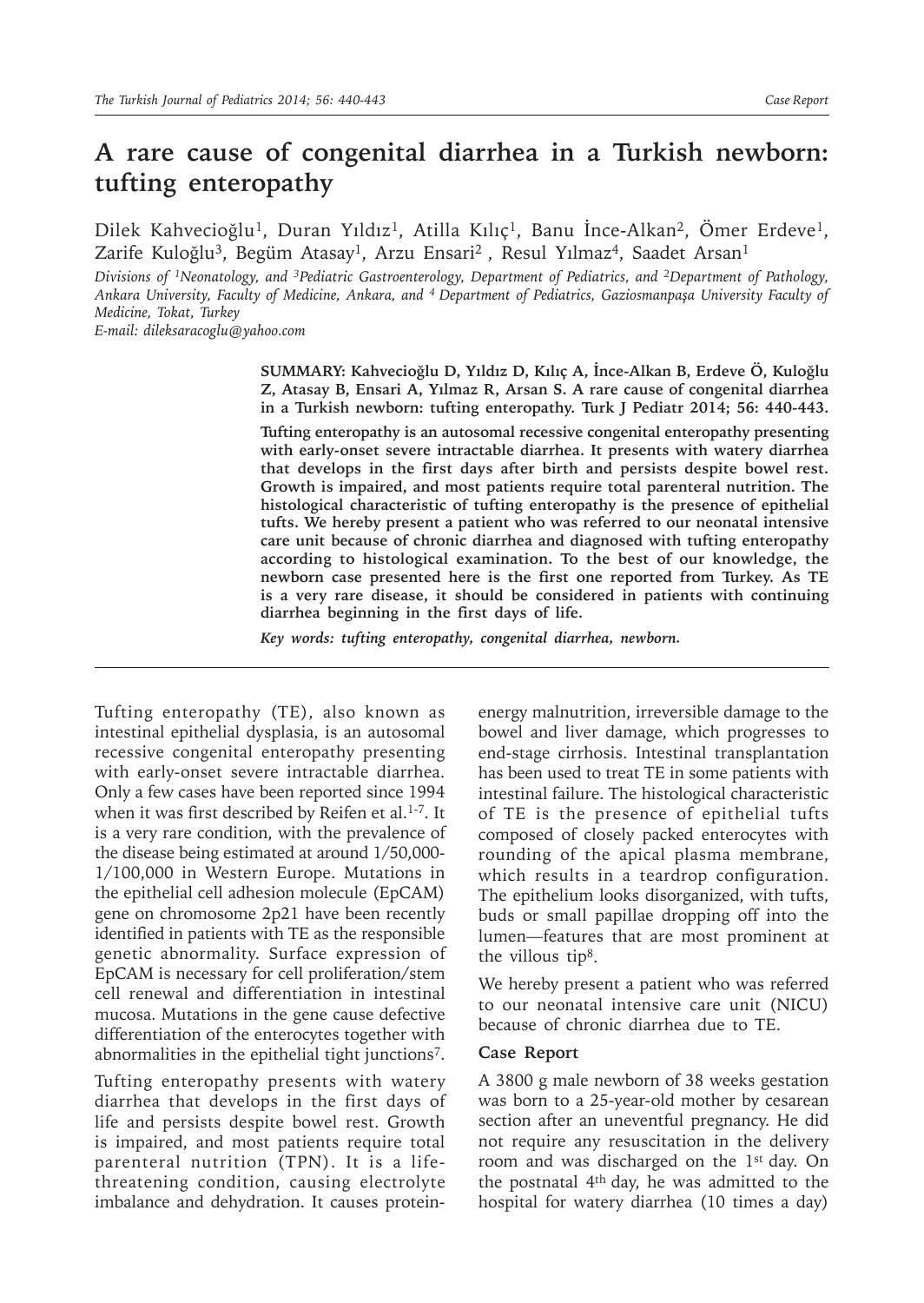and poor oral intake. He failed to tolerate either breast milk or formula. Although hydration treatment was conducted, his diarrhea persisted. He was referred to our NICU on the postnatal 33rd day for further evaluation.

There was consanguinity between the parents, and family history revealed the death of another brother at one month of age because of persistent diarrhea. Three of his cousins died of unknown causes during the infancy period. His mother did not suffer from polyhydramnios during her pregnancy. On physical examination, cachectic appearance, respiratory insufficiency and hepatomegaly were recorded. His body weight was 2.3 kg  $\left($  < 3<sup>rd</sup> percentile for his age), and he had no dysmorphic facial features. Laboratory tests revealed anemia (Hb: 6.9 g/ dl), thrombocytopenia (86000/L), leukocytosis (35800/L), impairment of renal and liver function (blood urea nitrogen: 68 mg/dl, creatinine: 0.93 mg/dl, aspartate transaminase: 421U/L, aspartate aminotransferase: 340 U/L, gamma glutamyl transpeptidase: 66 U/L), severe hypophosphatemia (0.5 g/dl) and increase in acute phase reactants on admission. His oral intake was stopped, and 400 ml/kg/ day intravenous TPN and antibiotic treatment were started. Stool output was up to 190 g/day despite bowel rest and TPN. Stool examination demonstrated that the pH was 5, in addition to reducing substance positivity. Moreover, microscopic evaluation showed fat globules in the stool. On the other hand, stool tests for pathogens and stool Na+ concentration (70 mmol/L) were unremarkable. Although phosphorus supplementation was started on admission, his hypophosphatemia persisted, and sudden cardiac arrest occurred on the postnatal 35th day.

Postmortem full-thickness intestinal biopsy from the jejunal wall was performed. Microscopically, there was mild to moderate villous atrophy and crypt hyperplasia with little inflammation in the lamina propria. The surface epithelium was irregular, particularly at the villous tips, with small buds or tufts formed by groups of enterocytes. A PAS (periodic acid-Schiff) stain and CD10 immunohistochemistry revealed irregularities in the brush border over the epithelial tufts. Small groups of enterocytes were floating in the lumen near the surface (Figs. 1 and 2). These findings were compatible

## with TE.

## **Discussion**

 Tufting enteropathy is an autosomal recessive congenital disorder resulting from mutations in the EpCAM gene on chromosome 2p21 that lead to abnormal development of the intestinal mucosa. It is characterized by severe intestinal failure, requiring parenteral nutrition and small bowel transplantation in some cases<sup>7</sup>. EpCAM functions as a typical adhesion molecule and is connected to the actin cytoskeleton. EpCAM interacts directly with claudin 7, a protein required for the formation of tight junctions, implying a role for EpCAM in cellular adhesion<sup>1</sup>. Guerra et al.<sup>9</sup> suggested that loss of mTrop1/EpCAM caused TE in a mouse model. Although it is a very rare condition, TE is generally observed on the island of Gozo near Malta and in Arabic-origin families<sup>8</sup>.

Tufting enteropathy usually presents with diarrhea within the first days of life, as observed in our patient. Stool volume ranges between 100 and 200 ml/kg per day. The disease is a combination of both secretory and osmotic diarrhea, as in our patient. There is no history of polyhydramnios in pregnancy, which is important in differential diagnosis. Most patients have consanguineous parents and affected siblings, some of whom die during the first months of life from severe diarrhea of unknown origin8.

Only a few cases have been reported with phenotypic abnormalities. Choanal atresia, esophageal atresia, imperforate anus, nonspecific keratitis and Dubowitz syndrome have been reported in relation to the disease<sup>1</sup>. None of these features were observed in our case. Roche et al.<sup>6</sup> described 15 cases with TE, 10 of whom had punctuate keratitis. Our patient died 2 days after referral to our NICU, and although we could not perform an ophthalmic examination, his eye appearance was normal. Matary et al.<sup>2</sup> described two cases of TE with skeletal dysplasia and Coomb's (+) anemia. Our patient also had anemia; however, the Coomb's test was negative. All physical and laboratory evaluations showed that our case was a nonsyndromic one.

Histological abnormalities in TE are villous atrophy, disorganization of the surface epithelium and basement membrane abnormalities. Villous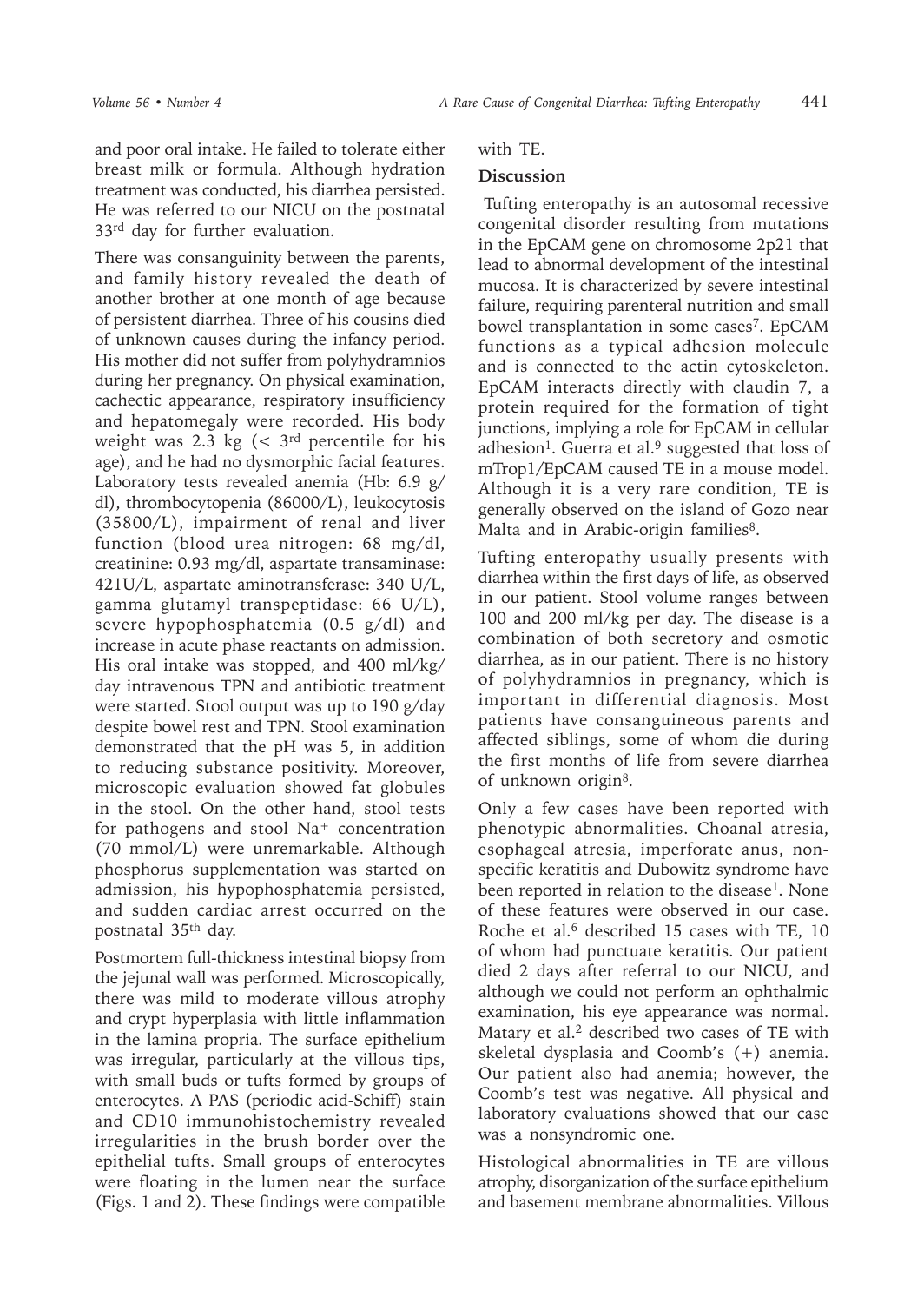atrophy is present in all patients but may be variable in severity. The characteristic finding on biopsy is the presence of "tufts," which comprise surface enterocytes with focal crowding. Electron microscopy has demonstrated distruption of desmosomal and integrin-mediated contacts between enterocytes 8. An increase in the number and length of the desmosomes between enterocytes and an abnormal distribution of α2β2 integrin have been observed in pathological studies of TE, which suggests that changes in cell-cell adhesion play a role in the pathogenesis of the disease 4.

Other intractable congenital diarrhea syndromes, such as microvillus inclusion disease, congenital chloride diarrhea, congenital sodium diarrhea, glucose-galactose malabsorption, autoimmune



**Fig. 1.** Irregular surface epithelium with small buds or tufts formed by groups of enterocytes. (H&E X20)



**Fig. 2.** PAS stain showing irregularities in the brush border over the epithelial tufts. (PAS X20)

enteropathy and syndromic diarrhea, should be considered in the differential diagnosis. Congenital chloride diarrhea or congenital sodium diarrhea can easily be distinguished from TE by the absence of polyhydramnios and blood and stool electrolyte assessment<sup>8</sup>. Our patient's mother did not suffer from polyhydramnios during her pregnancy, and the patient did not have either hyponatremia or hypochloremia. TE can be distinguished from microvillus inclusion disease, autoimmune enteropathy and syndromic diarrhea by histologic evaluation of biopsy specimens. All of the above entities may also show varying degrees of villous/ crypt abnormalities, and all lack the epithelial tufts characterizing TE. Microvillous inclusion disease shows complete or partial loss of the brush border together with vacuoles in the apical cytoplasm of the enterocytes revealed by abnormal PAS or CD10 stains. Patients with autoimmune enteropathy and/or syndromic diarrhea may have diminished goblet cells, increased intraepithelial lymphocytes and inflammation in the lamina propria in biopsy specimens<sup>8</sup>.

Although most patients require long-term parenteral nutrition, Lemale et al.<sup>3</sup> reported 3 cases out of a total of 7 patients with TE who were permanently weaned off parenteral nutrition. The authors could not find any association between histological lesions in duodenal biopsies and clinical outcomes. Those patients with irreversible intestinal failure are candidates for intestinal transplantation. Because of the high mortality rate in transplantation, intestinal transplantation should be considered only in patients with such complications of TPN as life-threatening sepsis and extensive thrombosis $8,10$ . The long-term prognosis is variable and mortality is high in patients with severe intestinal disease and liver failure<sup>8</sup>.

 In conclusion, to the best of our knowledge the newborn case presented here is the first one reported from Turkey. As TE is a very rare disease, we suggested that it should be considered in patients with continuing diarrhea beginning in the first days of life. We suggest that the results of future investigations regarding the molecular basis of the disease may aid in offering prenatal diagnosis for TE.